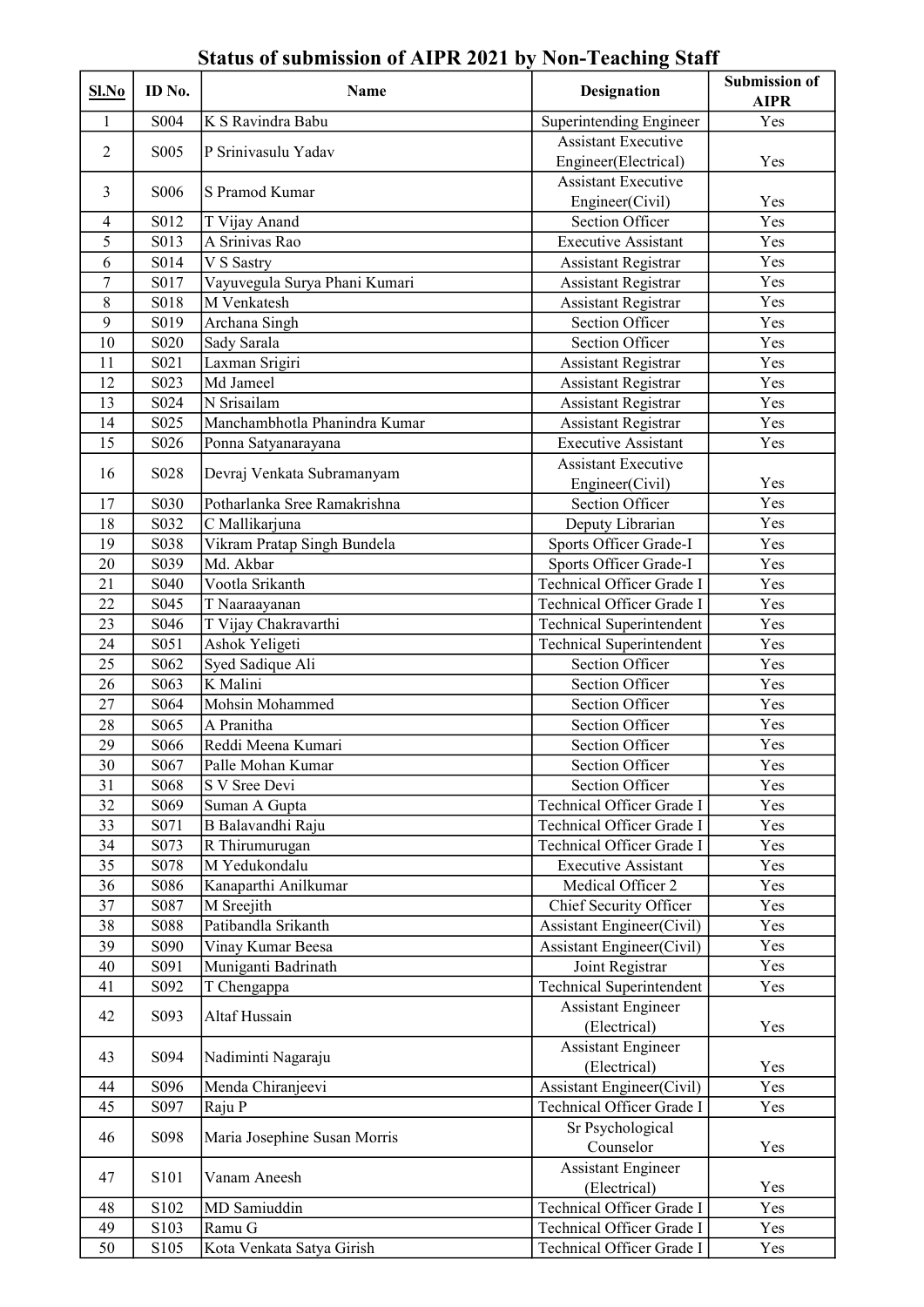| Sl.No           | ID No. | Name                       | <b>Designation</b>                            | <b>Submission of</b><br><b>AIPR</b> |
|-----------------|--------|----------------------------|-----------------------------------------------|-------------------------------------|
| 51              | S107   | Upender Sunkari            | Technical Officer Grade I                     | Yes                                 |
| 52              | S108   | Pulala Raghuveer Yadav     | Technical Officer Grade I                     | Yes                                 |
| 53              | S109   | Mahankali Sateesh          | Executive Engineer (Civil)                    | Yes                                 |
| 54              | S110   | Viyyuri Raja Babu          | Junior Engineer (Civil)                       | Yes                                 |
| 55              | S111   | Sivakrishna Reddy          | Junior<br>Engineer(Electrical)                | Yes                                 |
| 56              | S113   | Surender Banoth            | <b>Assistant Engineer(Civil)</b>              | Yes                                 |
| 57              | S114   | Suresh Narayanan Nair      | <b>Assistant Registrar</b>                    | Yes                                 |
| 58              | S115   | Kumawat Vijay Prakashchand | <b>Technical Superintendent</b>               | Yes                                 |
| 59              | S117   | V S P Hanumantha Krishna   | Assistant Registrar                           | Yes                                 |
| 60              | S122   | <b>T</b> Srinivas          | <b>Executive Assistant</b>                    | Yes                                 |
| 61              | S123   | Budeti Pradeep Babu        | <b>Executive Assistant</b>                    | Yes                                 |
| 62              | S124   | Rajashekhar Soudhari       | <b>Executive Assistant</b>                    | Yes                                 |
| 63              | S125   | Vijaya Lakshmi A           | <b>Executive Assistant</b>                    | Yes                                 |
| 64              | S126   | K Raguraman                | <b>Technical Superintendent</b>               | Yes                                 |
| 65              | S127   | <b>Imtiaz Ahmed</b>        | <b>Technical Superintendent</b>               | Yes                                 |
| 66              | S128   | <b>Bondla Jessy</b>        | <b>Technical Superintendent</b>               | Yes                                 |
| 67              | S130   | Nakka Syamala Rao          | <b>Technical Superintendent</b>               | Yes                                 |
| 68              | S131   | S Hemalatha                | <b>Executive Assistant</b>                    | Yes                                 |
| 69              | S132   | Ankamwar Satish            | <b>Executive Assistant</b>                    | Yes                                 |
| 70              | S134   | Nalla Srinivas             | <b>Executive Assistant</b>                    | Yes                                 |
| 71              | S135   | Vetrivel M                 | <b>Executive Assistant</b>                    | Yes                                 |
| 72              | S137   | Ranjit Kumar               | <b>Technical Superintendent</b>               | Yes                                 |
| 73              | S138   | Syed Ali Sabeer            | Deputy Registrar                              | Yes                                 |
| 74              | S140   | Kanchugantla Rameshyadav   | <b>Technical Superintendent</b>               | Yes                                 |
| 75              | S141   | Yaseen Sherief Mohammed    | <b>Technical Superintendent</b>               | Yes                                 |
| 76              | S142   | Anapa Krishna Prasad       | <b>Executive Assistant</b>                    | Yes                                 |
| 77              | S143   | Naresh Kandrathi           | <b>Executive Assistant</b>                    | Yes                                 |
| 78              | S144   | Bala Prakash T             | <b>Executive Assistant</b>                    | Yes                                 |
| $\overline{79}$ | S145   | Jagadeswara Rao B          | Deputy Registrar                              | Yes                                 |
| 80              | S147   | Mahaboob Moonavath         | <b>Executive Assistant</b>                    | Yes                                 |
| 81              | S152   | N Pradeep Kumar            | <b>Executive Assistant</b>                    | Yes                                 |
| 82              | S153   | T Raja Adharnath           | Medical Officer I                             | Yes                                 |
| 83              | S155   | Nama Someshwar Rao         | <b>Technical Superintendent</b>               | Yes                                 |
| 84              | S156   | Pyaram Purushotham         | Security Officer                              | Yes                                 |
| 85              | S157   | Abani Kumar Das            | <b>Executive Assistant</b>                    | Yes                                 |
| 86              | S161   | M Eswar Reddy              | <b>Assistant Registrar</b>                    | Yes                                 |
| 87              | S163   | Doddi Chanchala Devi       | Deputy Registrar                              | Yes                                 |
| 88              | S167   | Rongala Lakshmi Prasanna   | Section Officer                               | Yes                                 |
| 89              | S169   | Naveed MA                  | <b>Executive Assistant</b>                    | Yes                                 |
| 90              | S171   | Alex Lilly Mary            | Deputy Registrar                              | Yes                                 |
| 91              | S173   | Saransh Khandelwal         | <b>Technical Superintendent</b>               | Yes                                 |
| 92              | S175   | Krushna Chandra Hembram    | <b>Technical Superintendent</b>               | Yes                                 |
| 93              | S176   | Manohar Nambiar            | Registrar                                     | Yes                                 |
| 94              | S177   | Ajayakumar S               | Technical Officer Gr-II                       | Yes                                 |
| 95              | S178   | Chinmaya Panda             | Technical Officer Grade I                     | Yes                                 |
| 96              | S179   | Rajneesh MP                | Deputy Registrar                              | Yes                                 |
| 97              | S180   | Saikiran K                 | <b>Assistant Registrar</b>                    | Yes                                 |
| 98              | S181   | Kimidi Siva Shankar        | Assistant Librarian                           | Yes                                 |
| 99              | S182   | Datla Praveen Kumar        | <b>Assistant Executive</b><br>Engineer(Civil) | Yes                                 |
| 100             | S183   | Chavan Sagar Babanrao      | Veterinary Doctor                             | Yes                                 |
| 101             | S184   | Baishakhi Chandra          | Lady Medical Officer Gr-I                     |                                     |
| 102             | S185   | Pandicheri Madhu           | <b>Technical Superintendent</b>               | Yes<br>Yes                          |
| 103             | S186   | P Gayathri                 | <b>Technical Superintendent</b>               | Yes                                 |
| 104             | S187   | V Bhadra Rao Koruprolu     | <b>Technical Superintendent</b>               | Yes                                 |